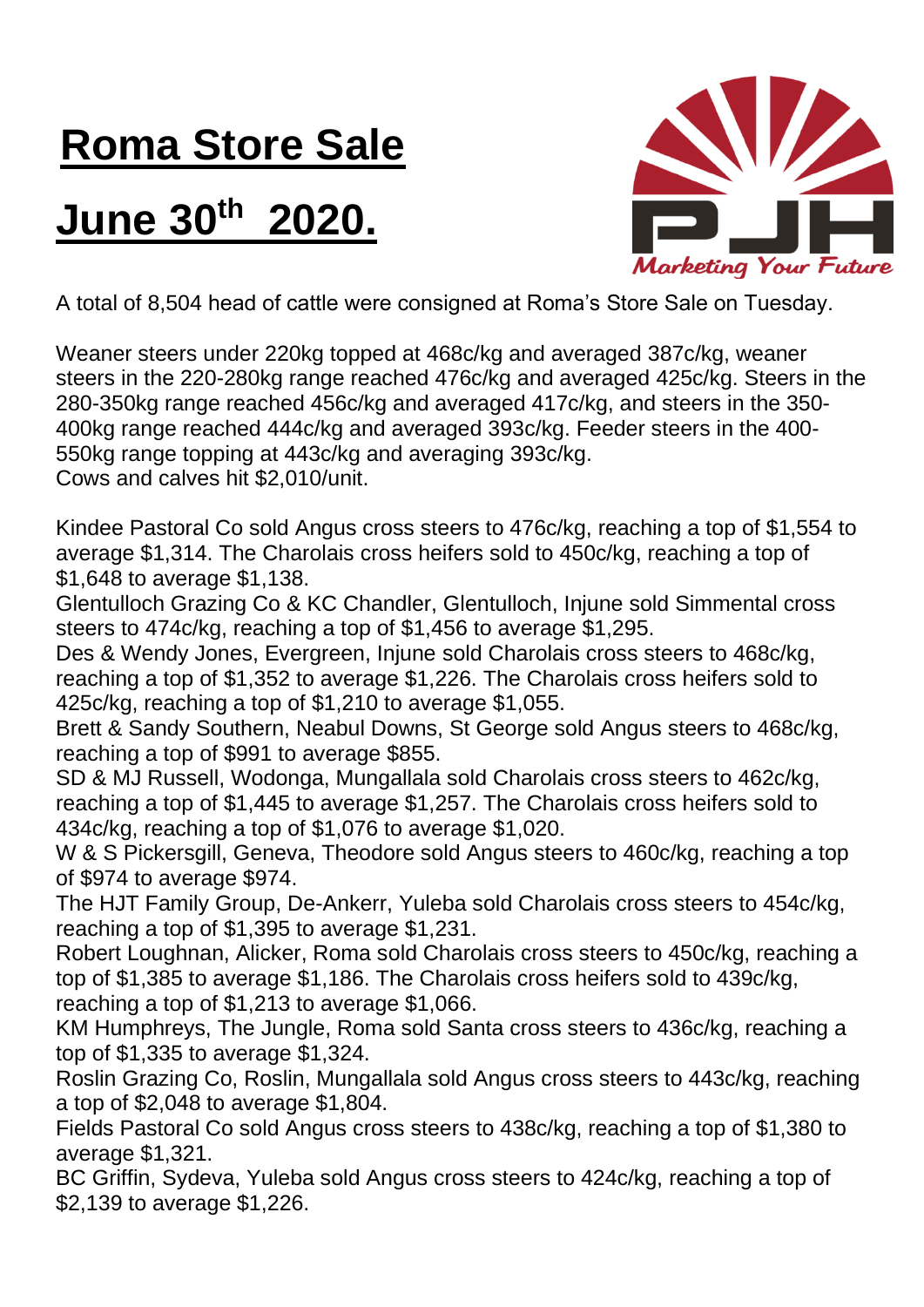Tweed Pastoral, Gunnadorah, Quilpie sold Santa cross steers to 420c/kg, reaching a top of \$1,988 to average \$1,483.

Ian Duff, Duffields, Roma sold Limousin cross steers to 394c/kg, reaching a top of \$1,654 to average \$1,654.

H & E Nixon, Beauview, Wallumbilla sold Charolais cross steers to 360c/kg, reaching a top of \$2,160 to average \$1,539.

Heifers under 220kg topped at 434c/kg and averaged 356c/kg, while heifers in the 220-280kg range topped at 450c/kg and averaged 374c/kg. Heifers in the 280- 350kg range topped at 436c/kg, averaging 351c/kg. Heifers in the 350-450kg range topped at 390c/kg, averaging 334c/kg.

JL, RM, MD & FE Bidgood, Katoomba, Injune sold Charolais cross heifers to 430c/kg, reaching a top of \$1,200 to average \$1,103.

RJ & RD O'Sullivan, Nungil Station, Charleville sold Charolais heifers to 410c/kg, reaching a top of \$1,229 to average \$1,060.

EJ & CF Rolfe, Marie Downs, Roma sold Charolais cross heifers to 402c/kg, reaching a top of \$1,437 to average \$1,368.

D Elliott Investments Pty Ltd, Mt Campbell Station, Winton sold Charolais cross heifers to 390c/kg, reaching a top of \$1,604 to average \$1,175.

Edkins, Campbell & Co, Bimbah, Longreach sold Charolais cross heifers to 380c/kg, reaching a top of \$1,217 to average \$1,092.

Ferrier & Sons, Riverslea North, Roma sold Charolais cross heifers to 350c/kg, reaching a top of \$1,594 to average \$1,552.

Cows in the 300-400kg range reached 280c/kg and averaged 252c/kg, while cows in the 400kg-500kg range reached 320c/kg and averaged 277c/kg. Cows over 500kg topped at 326c/kg, averaging 294c/kg.

ACC Babbiloora, Babbiloora, Augathella sold Droughtmaster cross cows to 315c/kg, reaching a top of \$1,811 to average \$1,441.

LT & ML Price, Mt Hope, Wallumbilla sold Droughtmaster cross cows to 312c/kg, reaching a top of \$1,790 to average \$1,672.

Ralco Pty Ltd, Aberfoyle Stn, Torrens Creek sold Wagyu cows to 293c/kg, reaching a top of \$1,219 to average \$944.

## *Next week PJH sell <sup>1</sup>1 st position*